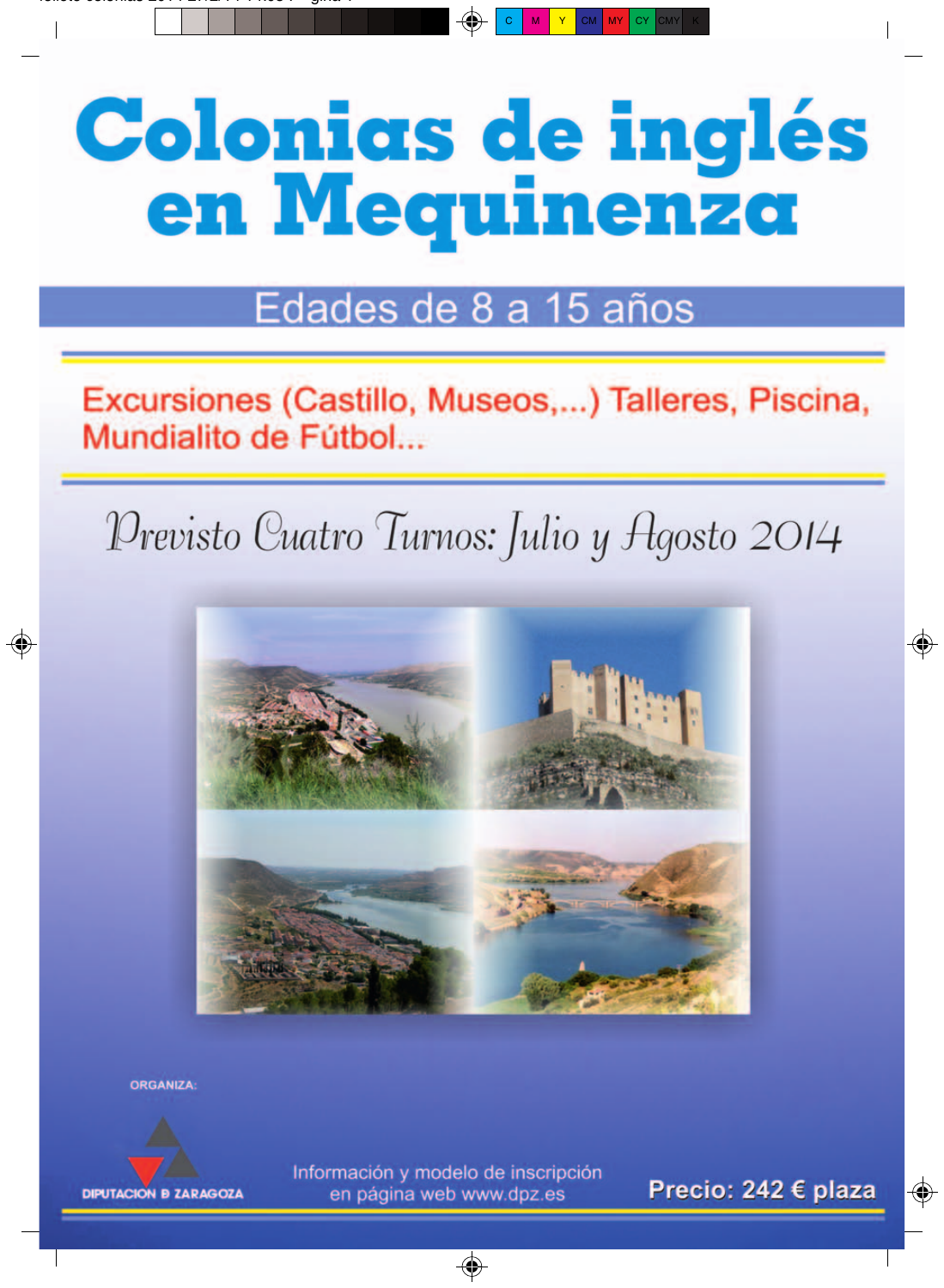

#### 1.- PRECIO

El precio por beneficiario es de 242 euros, que se abonarán a la cuenta de ALTABAN de BBVA (número de cuenta IBAN ES31.0182.1834.12.0201584693), indicando "Colonias de verano DPZ 2014", número de turno y nombre del participante.

## 2.- EL PRECIO INCLUYE

- · Transporte en autocar desde la Ciudad Escolar Pignatelli. Salida a las 9:00 horas, los días 5 y 14 de julio y 4 y 13 de agosto hasta el Albergue municipal de Mequinenza. Regreso en autocar desde el Albergue hasta el CEP a las 14:00 horas los días 14 y 23 de julio y 13 y 22 de agosto.
	- La dirección del Albergue es: Carretera Nacional, 16, 50170, Mequinenza (Zaragoza).
- · Régimen en pensión completa. El menú diario incluye desde la comida del primer día, merienda y cena, hasta el desayuno del último día.
- · Actividades en inglés, un total de 20 horas, alternando clases, juegos, deportes, actividades musicales y artísticas, talleres y películas en inglés.
- · Actividades de senderismo.
- Excursiones y/o visitas culturales:
	- -Visita al castillo de Mequinenza.
	- -Visita a la presa y central hidroeléctrica
	- -Visita al Museo de Historia.
	- -Visita al Museo de la Prehistoria.
	- -Visita al Museo Lo Poble Vell
	- -Visita al Museo de la Mina.
	- -Excursión al Aiguabarreig con taller de ornitología.
- Dos jornadas de piscina, siempre que las condiciones climatológicas lo permitan. En una jornada se visitará el club náutico Capri y jornada de bicicleta y en otra se desarrollará el Mundialito de fútbol.
- · Material para el desarrollo de las actividades.
- Seguro de responsabilidad civil y de accidentes.
- · Seguro de responsabilidad civil de los vehículos de transporte.
- · Intranet para familias. Se dispondrá de una web privada para la que se entregará un usuario y un pasword en el que de manera diaria las familias podrán ver fotos y aspectos relevantes de la actividad, como son el clima, la alimentación o las actividades.
- · Manual de familias o ficha técnica. Se entregará a los participantes un manual de familias que recogerá los aspectos más relevantes de la actividad, salida, llegada, dirección, comunicaciones, qué llevar, etc.
- · Plan diario de actividades. Estará sujeto a posibles modificaciones a juicio de la organización por razones climatológicas o de otra índole que así lo aconsejen, siempre en beneficio o seguridad de los participantes.

## 3.- EL PRECIO NO INCLUYE

El precio no incluye todo aquello que no esté específicamente indicado en el apartado número 2.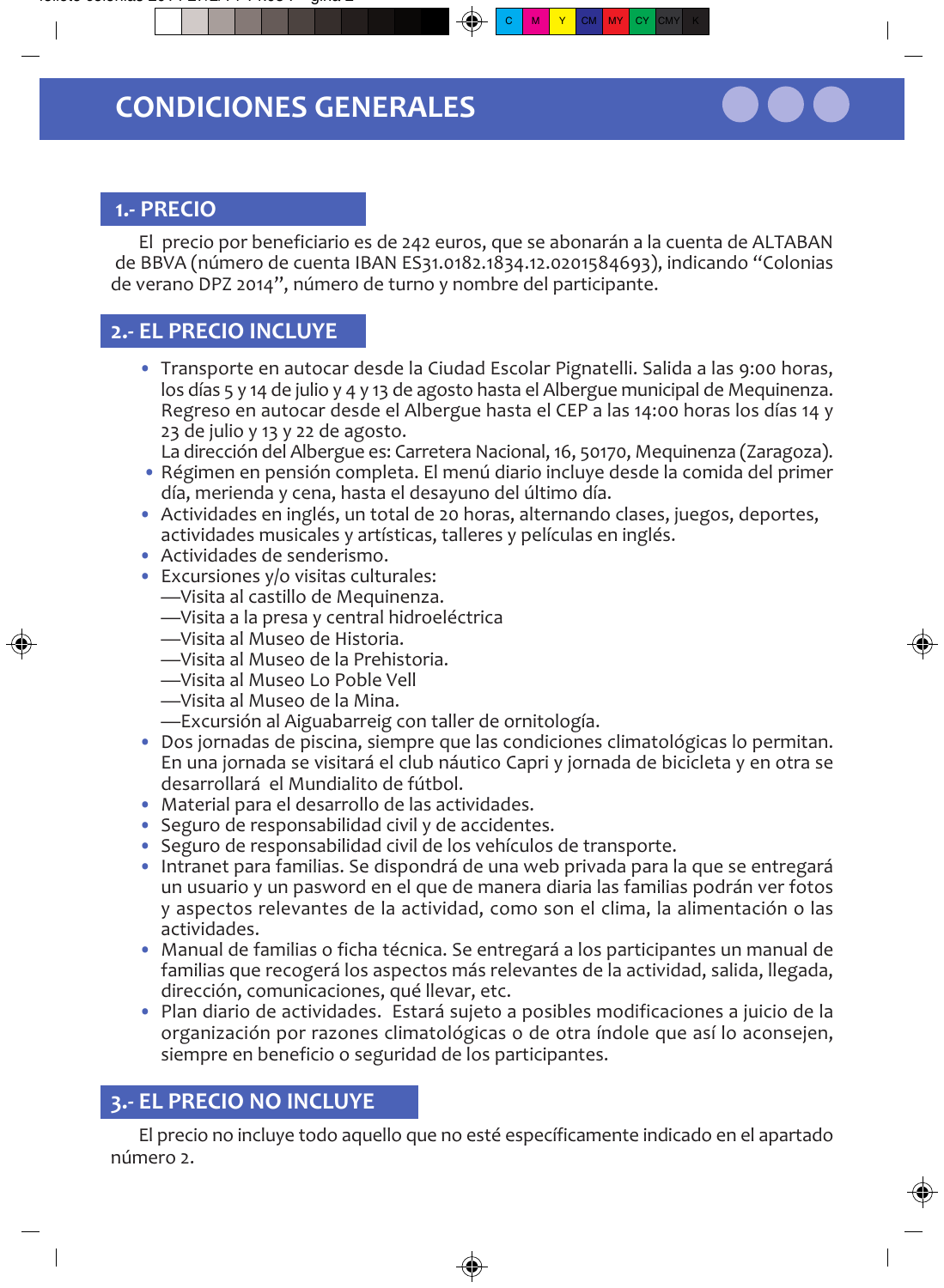#### CUMPLIMENTAR Y REMITIR JUNTO CON EL CERTIFICADO O VOLANTE DE EMPADRONAMIENTO, TANTO DEL SOLICITANTE COMO DE LOS ACOMPAÑANTES (NO SE DEBE ABONAR LA COLONIA HASTA LA CONFIRMACIÓN DE PLAZA)

| <b>SOLICITANTE</b> |  |
|--------------------|--|
|                    |  |
|                    |  |
|                    |  |
|                    |  |
|                    |  |
| ACOMPAÑANTE        |  |
|                    |  |
|                    |  |
|                    |  |
|                    |  |
|                    |  |
|                    |  |
| <b>ACOMPAÑANTE</b> |  |
|                    |  |
|                    |  |
|                    |  |
|                    |  |
|                    |  |
| ACOMPAÑANTE        |  |
|                    |  |
|                    |  |
|                    |  |
|                    |  |
|                    |  |
| <b>ACOMPAÑANTE</b> |  |
|                    |  |
|                    |  |
|                    |  |
|                    |  |
| ACOMPAÑANTE<br>5   |  |
|                    |  |
|                    |  |
|                    |  |
|                    |  |
|                    |  |

## **TURNOS:**

|                    |  | $\Box$ 1 1. turno 5-14 julio JULIO<br>$\Box$ 2 2. turno 14-23 julio JULIO |  |  |  |  | $\Box$ 3 3. turno 4-13 agosto<br>$\Box$ 4 4. turno 13-22 agosto AGOSTO | AGOSTO |
|--------------------|--|---------------------------------------------------------------------------|--|--|--|--|------------------------------------------------------------------------|--------|
| Turnos preferentes |  |                                                                           |  |  |  |  |                                                                        |        |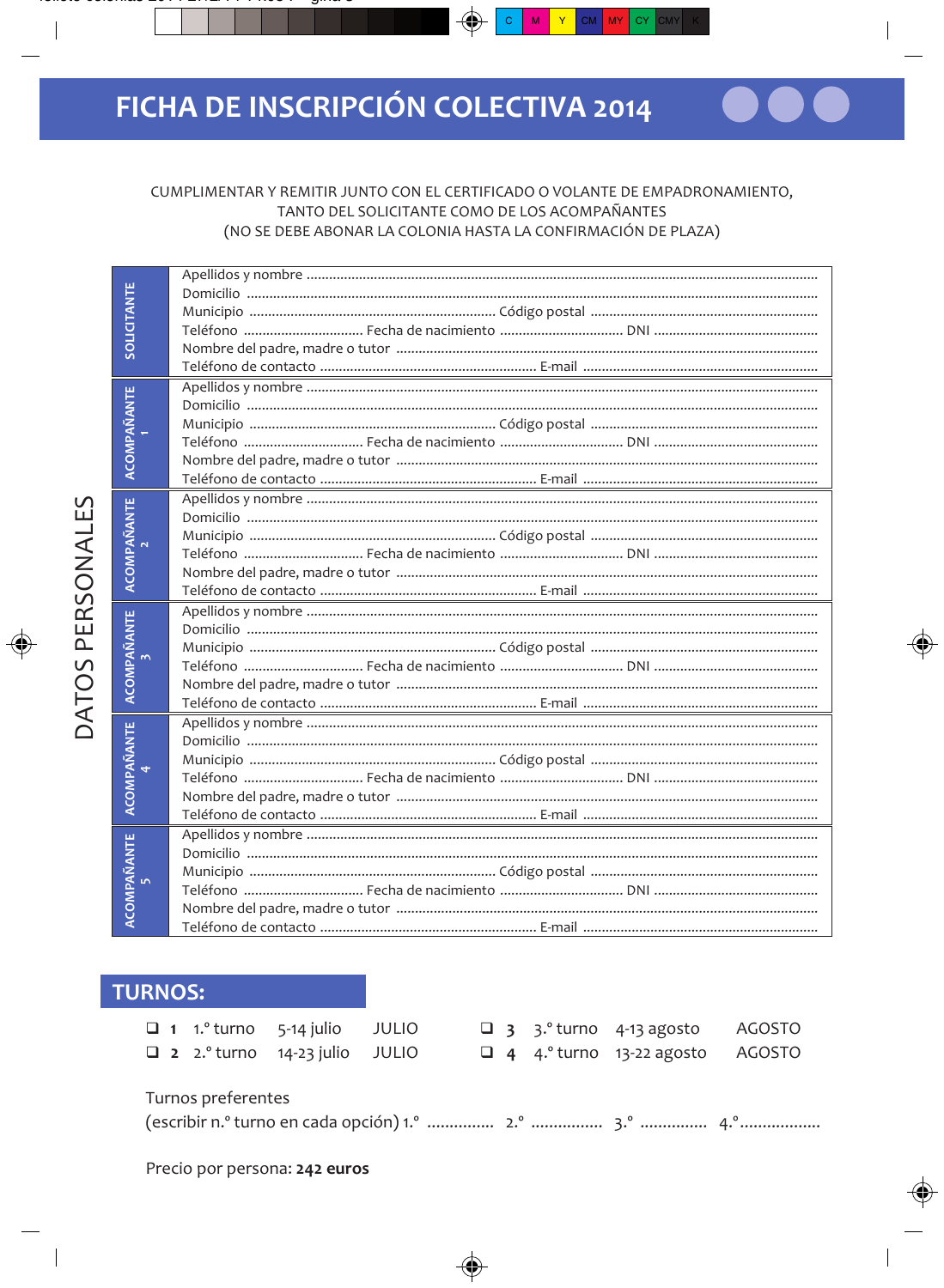# **AUTORIZACIÓN DE LOS PADRES**

| Don/Doña                                                                                                                                |
|-----------------------------------------------------------------------------------------------------------------------------------------|
| como padre/madre/tutor-a legal (táchese lo que no proceda)<br>con NIF.                                                                  |
| AUTORIZA al niño/a referido como solicitante en esta inscripción a participar en el Campamento durante las fechas antes<br>señaladas.   |
| Firmado (padre, madre o tutor/a legal)                                                                                                  |
| Don/Doña                                                                                                                                |
| como padre/madre/tutor-a legal (táchese lo que no proceda)<br>con NIF                                                                   |
| AUTORIZA al niño/a referido como acompañante 1 en esta inscripción a participar en el Campamento durante las fechas antes<br>señaladas. |
| Firmado (padre, madre o tutor/a legal)                                                                                                  |
| Don/Doña.                                                                                                                               |
| como padre/madre/tutor-a legal (táchese lo que no proceda)<br>con NIF                                                                   |
| AUTORIZA al niño/a referido como acompañante 2 en esta inscripción a participar en el Campamento durante las fechas antes<br>señaladas. |
| Firmado (padre, madre o tutor/a legal)                                                                                                  |
| Don/Doña                                                                                                                                |
| como padre/madre/tutor-a legal (táchese lo que no proceda)<br>con NIF                                                                   |
| AUTORIZA al niño/a referido como acompañante 3 en esta inscripción a participar en el Campamento durante las fechas antes<br>señaladas. |
| Firmado (padre, madre o tutor/a legal)                                                                                                  |
| Don/Doña                                                                                                                                |
| como padre/madre/tutor-a legal (táchese lo que no proceda)<br>con NIF.                                                                  |
| AUTORIZA al niño/a referido como acompañante 4 en esta inscripción a participar en el Campamento durante las fechas antes<br>señaladas. |
| Firmado (padre, madre o tutor/a legal)                                                                                                  |
| Don/Doña.                                                                                                                               |
| como padre/madre/tutor-a legal (táchese lo que no proceda)<br>con NIF                                                                   |
| AUTORIZA al niño/a referido como acompañante 5 en esta inscripción a participar en el Campamento durante las fechas antes<br>señaladas. |
| Firmado (padre, madre o tutor/a legal)                                                                                                  |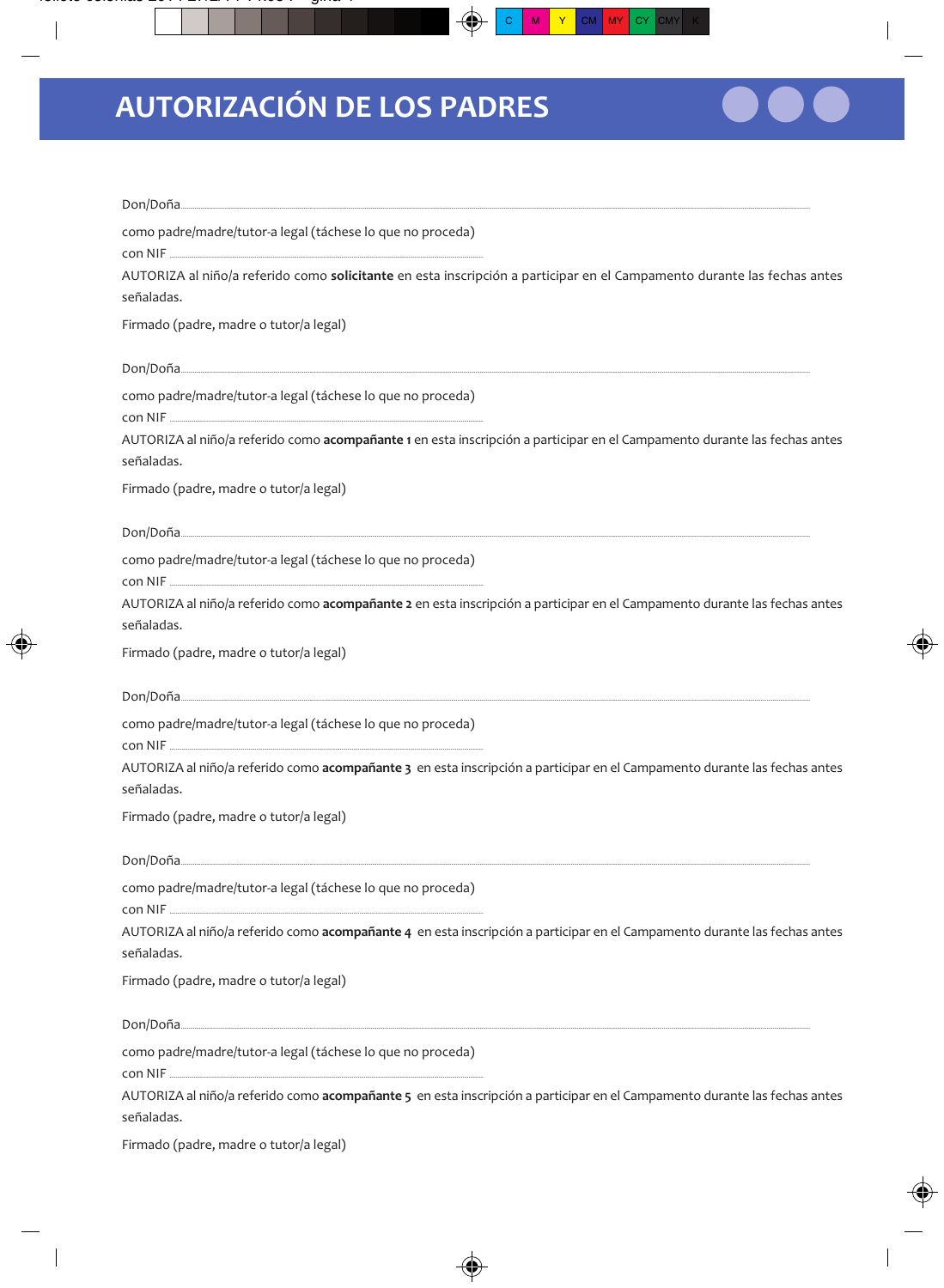# **DECLARACIÓN:**

- · Que son ciertos cuantos datos anteceden y soy consciente de que la ocultación o falsedad en los mismos puede ser motivo de la anulación de mi expediente o de la anulación de la subvención concedida.
- · Mi compromiso de aceptar el turno que me sea adjudicado, salvo que por causas de fuerza mayor, que acreditaré suficientemente, deba renunciar a la plaza.
- · Mi compromiso de abonar, en el momento que me sea comunicada la adjudicación, la cantidad establecida en concepto de reserva de plaza, y, al iniciar el turno, el resto de la cantidad estipulada.
- · Declara que los solicitantes se encuentran al corriente de sus obligaciones tributarias y de Seguridad Social, autorizando a la Diputación, si lo considera oportuno, para comprobar dicha situación.

| Firma del padre/madre del solicitante   | Firma del padre/madre del acompañante 1 |
|-----------------------------------------|-----------------------------------------|
| Firma del padre/madre del acompañante 2 | Firma del padre/madre del acompañante 3 |
| Firma del padre/madre del acompañante 4 | Firma del padre/madre del acompañante 5 |

#### Información sobre el tratamiento de datos personales en Diputación Provincial de Zaragoza

- · Los datos personales se obtienen para formar parte de ficheros responsabilidad de Diputación de Zaragoza. Estos ficheros se utilizan para la gestión de la solicitud y posterior desarrollo del Programa de Colonias Infantiles de la Diputación Provincial de Zaragoza.
- · Para la consecución de la finalidad antedicha podrá producirse el tratamiento de los datos solicitados en el presente formulario (incluidos salud y situación socioeconómica tanto del menor como de los progenitores o tutores legales), para lo cual solicitamos nos autorice a su uso firmando este documento. Igualmente solicitamos su consentimiento para el tratamiento de su imagen y la posterior publicación en páginas web, folletos o carteles, pudiendo revocar en cualquier momento esta autorización mediante escrito dirigido a la Diputación Provincial de Zaragoza.
- Por ello, en virtud de lo dispuesto en la Ley Orgánica 15/1999, de Protección de Datos de Carácter Personal (BOE núm. 298, de 14-12-99), se pone en su conocimiento que sus datos obran en nuestro fichero, a los efectos de ejecutar los derechos de acceso, rectificación, cancelación y oposición, que podrán ser ejercidos mediante escrito dirigido a plaza de España, 2, 50071 Zaragoza, y dando cumplimiento al deber de informar sobre la posibilidad de ceder sus datos a la empresa adjudicataria y que va a encargarse de la organización de la colonia, la cual a su vez está obligada, en virtud de los pliegos de prescripciones técnicas, a cumplir la normativa.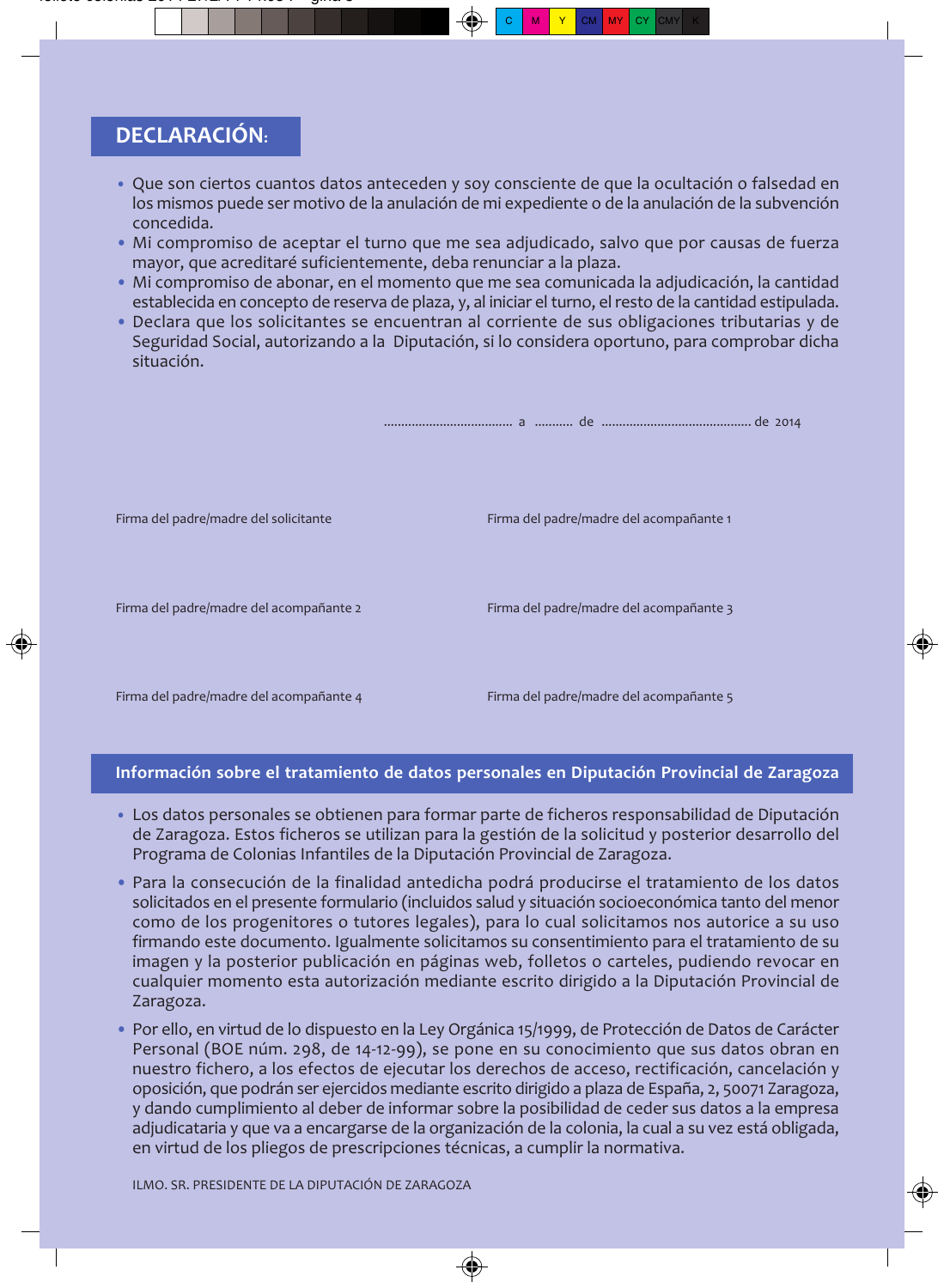# **CRONOGRAMA DE ACTIVIDADES**

|                         | <b>MAÑANA</b>                                          |                                                         | <b>TARDE</b>                                                                                   | <b>NOCHE</b>                                            |                                                                       |
|-------------------------|--------------------------------------------------------|---------------------------------------------------------|------------------------------------------------------------------------------------------------|---------------------------------------------------------|-----------------------------------------------------------------------|
|                         | 10:00                                                  | 11:30                                                   | 16:00                                                                                          | 18:30                                                   | 22:00                                                                 |
| 1                       | Salida de<br>Zaragoza                                  | Presentación<br>Colonias /<br>Distribución de<br>grupos | Reparto de<br>habitaciones /<br>Simulacro de<br>Evaluación                                     | <b>Visita al Poble Vell</b><br>$(*1,5h*)$               | <b>Festival</b><br>Ebro-Visión                                        |
| $\overline{2}$          | <b>Talleres</b><br>Rotatorios en<br>inglés 1 (*1,25h*) | <b>Talleres</b><br>Rotatorios en<br>inglés 1 (*1,25h*)  | <b>Talleres</b><br>Visita al Museo de<br>Rotatorios en<br>la Prehistoria<br>inglés 1 (*1,25h*) |                                                         | Party                                                                 |
| $\overline{\mathbf{3}}$ | Visita a la Presa y a la Central Eléctrica             |                                                         | <b>Talleres</b><br>Rotatorios en<br>inglés 1 (*1,25h*)                                         | <b>Talleres</b><br>Rotatorios en<br>inglés 2 (*1,25h*)  | Señales del<br>firmamento y<br>Vivac en el<br>entorno del<br>Castillo |
| 4                       | Visita al Castillo de Mequinenza                       |                                                         | Visita al Museo de<br>la Mina de<br>Mequinenza                                                 | <b>Talleres</b><br>Rotatorios en<br>inglés 2 (*1,25h*). | Gymkana<br>troglodita                                                 |
| 5                       | <b>Talleres</b><br>Rotatorios en<br>inglés 2 (*1,25h*) | <b>Talleres</b><br>Rotatorios en<br>inglés 2 (*1,25h*)  | Excursión a la piscina de Mequinenza +<br>Mundialito de Fútbol                                 | Película en<br>Inglés<br>$(*_{1,25}h*)$                 |                                                                       |
| 6                       | Excursión al Aiguabarreig. Taller de Ornitología.      | Tú sí que vales                                         |                                                                                                |                                                         |                                                                       |
| 7                       | <b>Talleres</b><br>Rotatorios en<br>inglés 3 (*1,25h*) | <b>Talleres</b><br>Rotatorios en<br>inglés 3 (*1,25h*)  | <b>Talleres</b><br>Rotatorios en<br>inglés 3 (*1,25h*)                                         | <b>Talleres</b><br>Rotatorios en<br>inglés 3 (*1,25h*)  |                                                                       |
| 8                       | <b>Talleres</b><br>Rotatorios en<br>inglés 4 (*1,25h*) | <b>Talleres</b><br>Rotatorios en<br>inglés 4 (*1,25h*)  | Excursión a la piscina de Mequinenza +<br>Club Náutico Capri + Bicicleta                       | Los cebollos                                            |                                                                       |
| 9                       | <b>Talleres</b><br>Rotatorios en<br>inglés 4 (*1,25h*) | <b>Talleres</b><br>Rotatorios en<br>inglés 4 (*1,25h*)  | Visita al Museo de<br><b>Historia</b>                                                          | <b>Taller</b> de<br>disfraces.<br>Preparación<br>velada | Fiesta de<br>despedida                                                |
| 10                      | Preparación de<br>Mochilas y<br>evaluación.            | Regreso a<br>Zaragoza                                   |                                                                                                |                                                         |                                                                       |

(\*) Cada asterisco simboliza 1,25 horas de inglés.

Talleres rotatorios 1: Taller de Inglés 1, Juegos en inglés 1, taller de abalorios, cricket. Talleres rotatorios 2: Taller de Inglés 2, Canciones en inglés 1, rugby, taller de fieltro. Talleres rotatorios 3: Taller de Inglés 3, Canciones en inglés 2, acrosport, un tesoro en mi basura. Talleres Rotatorios 4: Taller de Inglés 4, Juegos en inglés 2, ecoauditoria, crocket.

ESTE PLAN DE ACTIVIDADES ESTÁ SUJETO A POSIBLES CAMBIOS O MODIFICACIONES POR LA ORGANIZACIÓN DEBIDO A MOTIVOS CLIMATOLÓGICOS O DE OTRA ÍNDOLE QUE ASÍ LO ACONSE JEN Y SIEMPRE EN RENEFICIO DE LOS PARTICIPANTES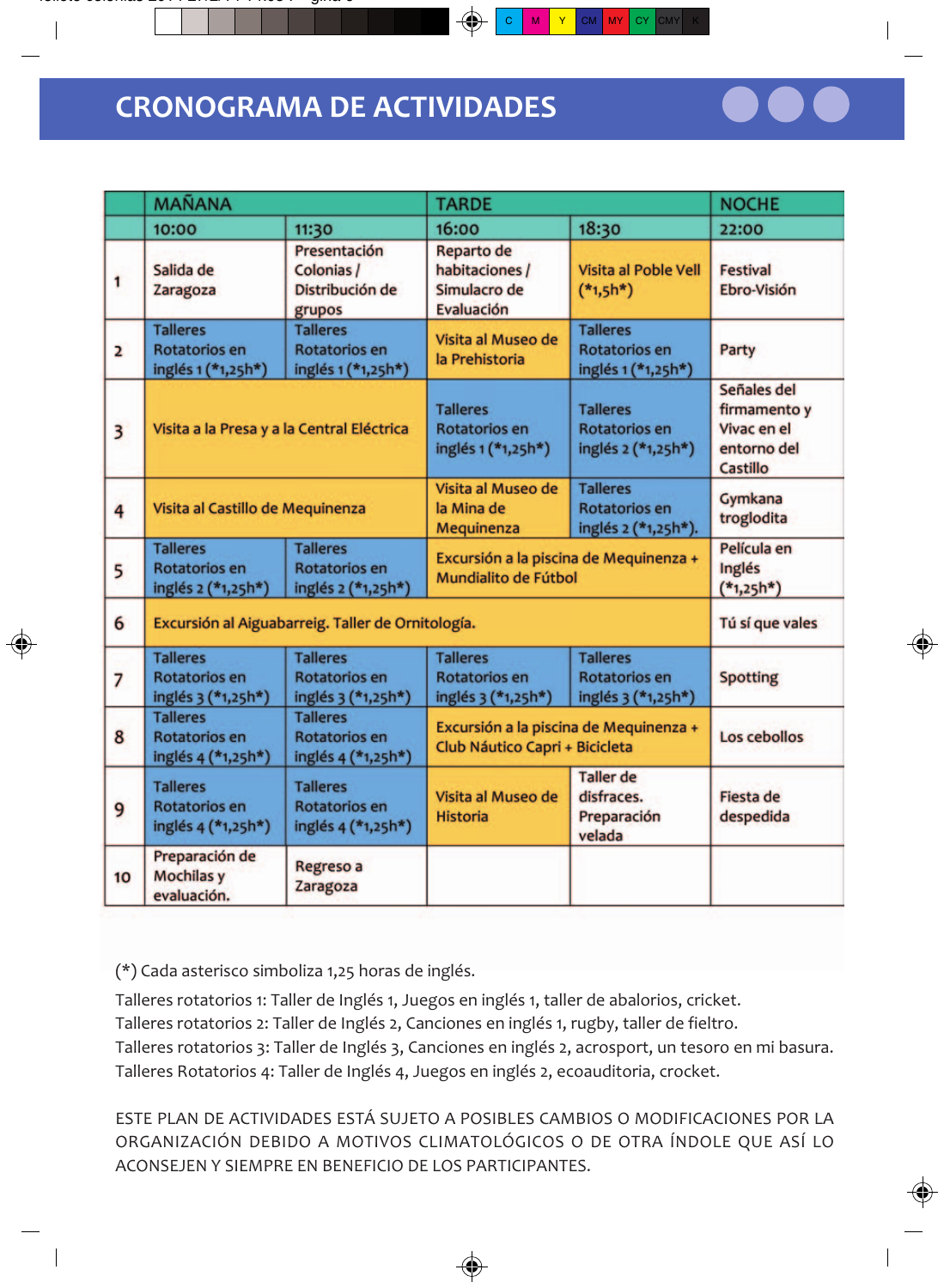La colonia de verano está destinada a menores de 8 a 15 años de edad empadronados/as en un municipio de la provincia de Zaragoza (incluida Zaragoza capital), nacidos/as entre el 1 de enero de 1999 y el 31 de diciembre del año 2006).

El plazo de solicitud se iniciará el 18 de marzo y terminará el 5 de mayo de 2014.

Tendrán preferencia las personas empadronadas en los municipios de la provincia. Podrán optar a plaza los menores empadronados en Zaragoza capital en caso de no haber sido solicitadas todas las plazas por los empadronados en municipio de Zaragoza provincia.

#### **DOCUMENTACIÓN A PRESENTAR:**  $\mathbf{L}$

La documentación que necesariamente se deberá presentar es la siguiente:

- $\Rightarrow$  Ficha de inscripción debidamente firmada por los progenitores o representantes legales del menor. Si faltase la autorización firmada por el padre, madre o representante legal de alguno de los solicitantes o acompañantes, la ficha de inscripción no será tenida en cuenta, salvo subsanación de esta deficiencia dentro del plazo de inscripción.
- $\Rightarrow$  Certificado de empadronamiento del/de la niño/a para el que se solicita plaza si la inscripción es a título individual y del/de los niños/as acompañantes si la inscripción es colectiva (los certificados tienen que haber sido emitidos dentro del año 2014).
- $\Rightarrow$  Fotocopia del libro de familia o acreditación de ser representante legal del menor.

En caso de no presentar alguno de estos documentos se podrá subsanar la deficiencia o la omisión dentro del plazo de diez días, a tenor de los dispuesto en el artículo 71 de la Ley 30/92, de 26 de noviembre, de Régimen Jurídico de las Administraciones Públicas y del Procedimiento Administrativo Común, modificada por la Ley 4/1999, de 13 de enero. A tal efecto será reguerido el interesado. De no subsanarla, no será tenida en cuenta la totalidad de la solicitud.

Si en una misma ficha de inscripción figuran niños o niñas que no fueran hermanos/as será necesaria la autorización firmada por cada uno de los progenitores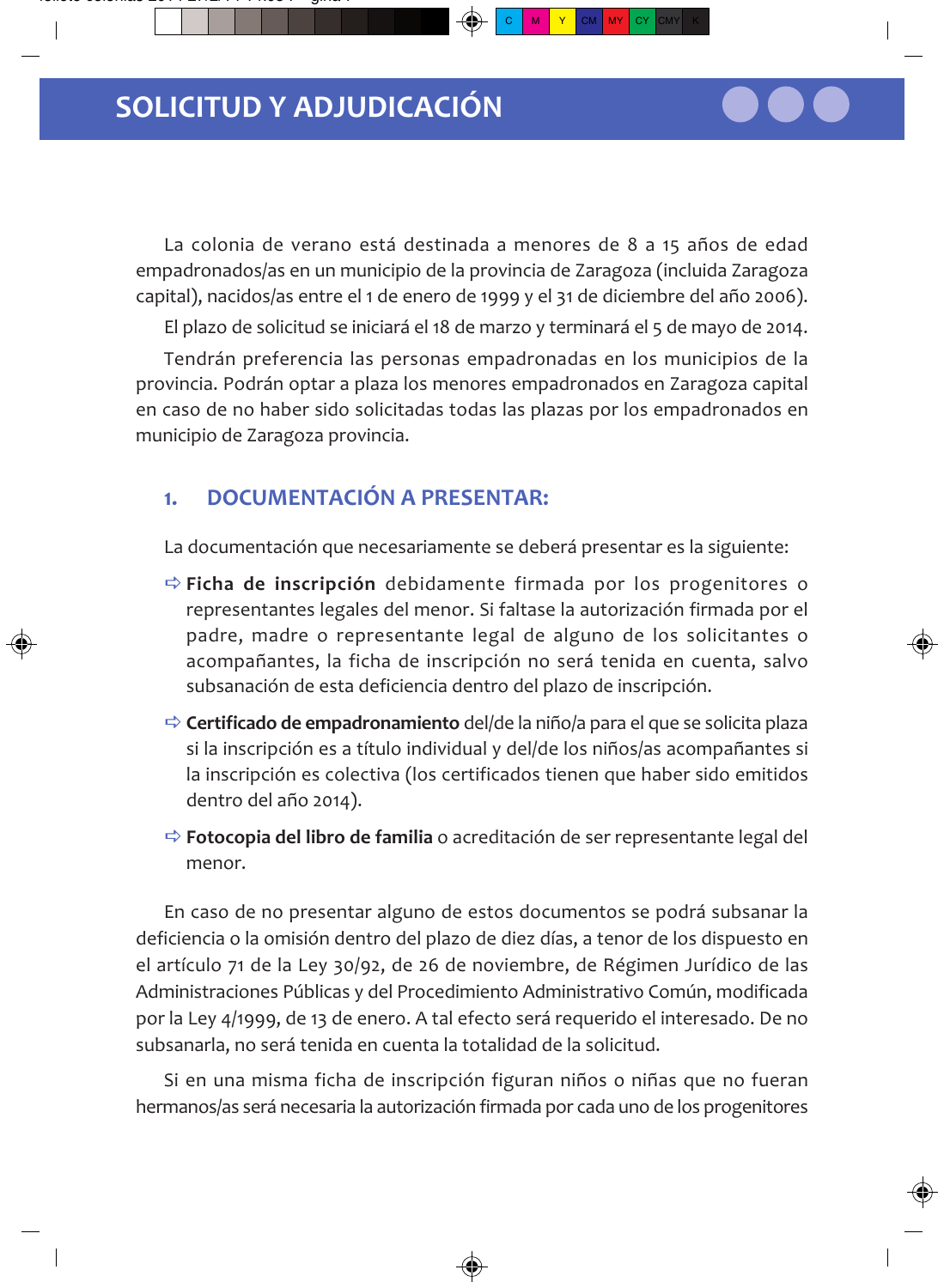o el representante legal. Si faltase alguna firma la inscripción quedará totalmente anulada tanto para la persona solicitante como para las acompañantes.

#### DATOS A CUMPLIMENTAR EN LA FICHA DE INSCRIPCIÓN:  $2.$

 $\Rightarrow$  Datos personales: En cada ficha de inscripción se podrán incluir un máximo de 6 niños/as que quieran participar en la misma colonia. La primera persona será considerada la solicitante y las demás que figuren en la ficha serán los acompañantes. Toda notificación que la Diputación Provincial remita a los interesados se enviará al que figure como primer solicitante, comprometiéndose el mismo a informar al resto de participantes incluidos en la misma solicitud. Todas las personas deben cumplir el requisito de estar empadronados/as en un municipio de la provincia de Zaragoza o, en su caso, en Zaragoza capital.

Ninguna persona podrá estar inscrita en dos o más fichas de Inscripción. Si se observase que una persona figura en más de una ficha se le tendrá en cuenta en una sola solicitud, quedando anuladas todas las demás.

No podrán figurar en la misma ficha de inscripción niños/as empadronados/as en municipios de la provincia y en Zaragoza capital.

 $\Rightarrow$  Turno elegido: se marcará con una X el turno elegido en primer lugar en la casilla correspondiente y se podrá indicar la segunda, tercera o cuarta opción para el supuesto de que no hubiese plazas disponibles en el turno elegido como primera opción.

#### **MEDIOS O LUGAR DE PRESENTACIÓN DE LAS SOLICITUDES:** 3.

Las solicitudes, debidamente firmadas y cumplimentadas, junto con la documentación necesaria, irán dirigidas al Ilmo. Sr. Presidente de la Corporación. Se admitirán las solicitudes registradas dentro del plazo establecido:

- $\Rightarrow$  En el Registro General de Entrada de la Diputación Provincial de Zaragoza.
- → En los Registros de órganos de la Administración del Estado o Comunidad Autónoma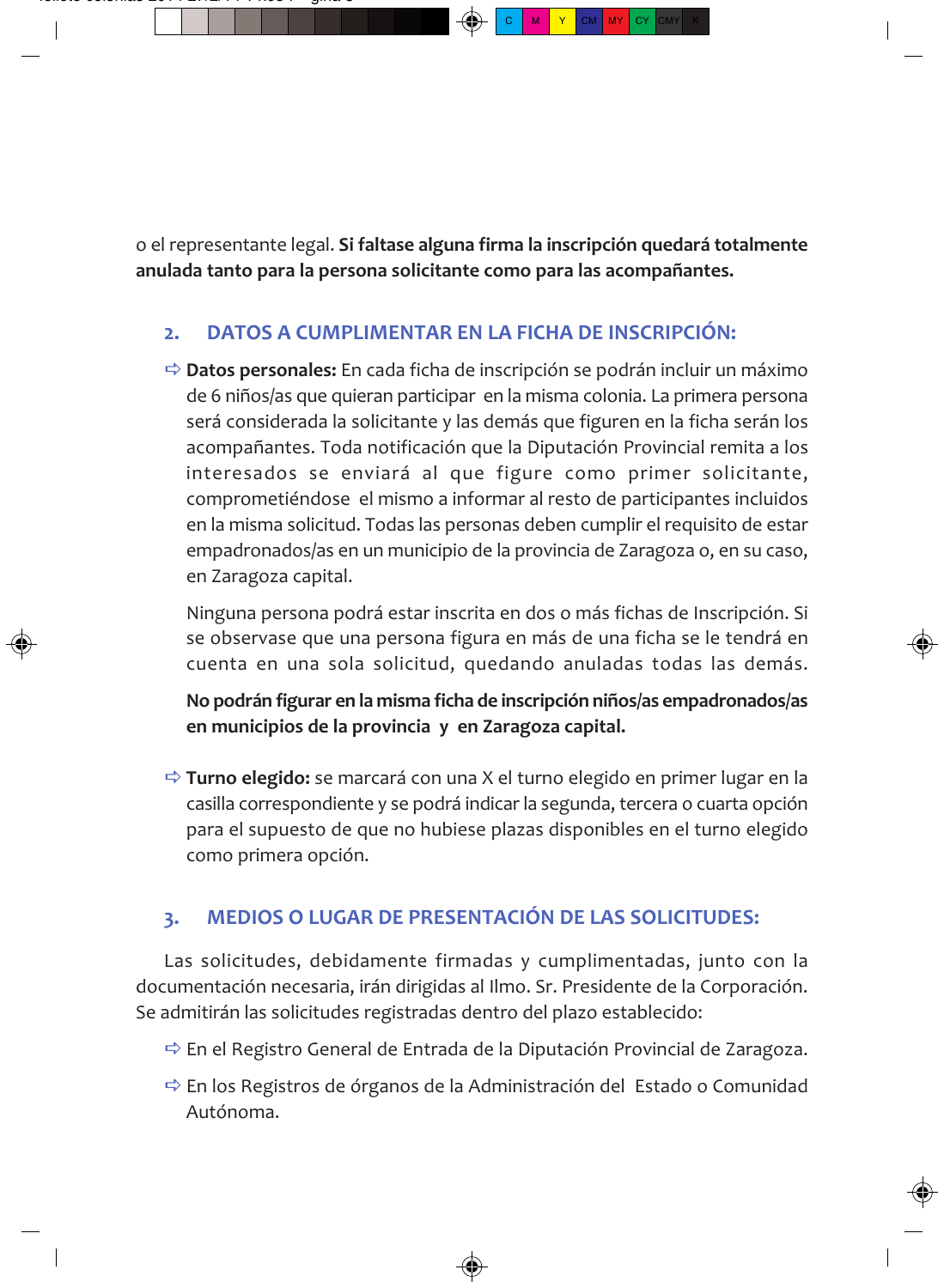- $\Rightarrow$  En las oficinas de Correos, siempre que se remitan por procedimiento administrativo, debiendo figurar en la instancia el sello de Correos, con la fecha de remisión
- $\Rightarrow$  Por cualquiera de los medios señalados en el artículo 38.4 de la Ley 30/1992, de 26 de noviembre, de Régimen Jurídico de las Administraciones Públicas y del Procedimiento Administrativo Común, modificada por la Ley 4/1999, de 13 de enero.

En caso de no presentar alguno de los documentos obligatorios, se podrá subsanar la deficiencia o la omisión dentro del plazo de diez días a tenor de lo dispuesto en el artículo 71 de la Ley 30/1992, de 26 de noviembre, de Régimen Jurídico de las Administraciones Públicas y del Procedimiento Administrativo Común, modificada por la Ley 4/1999, de 13 de enero. A tal efecto será requerido el interesado. De no subsanarla no será tenida en cuenta la totalidad de la solicitud.

Si en una misma ficha de inscripción figuran niños o niñas que no fueran hermanos será necesaria la autorización firmada por cada uno de los progenitores o el representante legal. Si faltase alguna firma la inscripción quedará totalmente anulada tanto para la persona solicitante como para las acompañantes.

#### **ADJUDICACIÓN DE PLAZAS:**  $\Delta$ .

Las plazas se adjudicarán tomando como criterio para la adjudicación, en todo caso, la fecha de presentación, y en la misma fecha gozarán de preferencia los que tengan padres que se encuentren ambos trabajando, lo cual acreditarán. Asimismo gozarán de preferencia los empadronados en los municipios de la provincia sobre los empadronados en Zaragoza capital

Si se reciben más solicitudes de empadronados/as en municipios de la provincia, excluida Zaragoza capital, que plazas ofertadas, se realizará un sorteo en el que se sacará un número a partir del cual se adjudicarán todas las plazas. En este caso no serán tenidas en cuenta las solicitudes de los/as empadronados/as en Zaragoza capital al no haber plazas sobrantes.

Si quedasen plazas libres para empadronados/as en Zaragoza capital y el número de solicitudes recibidas fuera superior se realizará un sorteo en el que se sacará un número a partir del cual se adjudicarán estas plazas.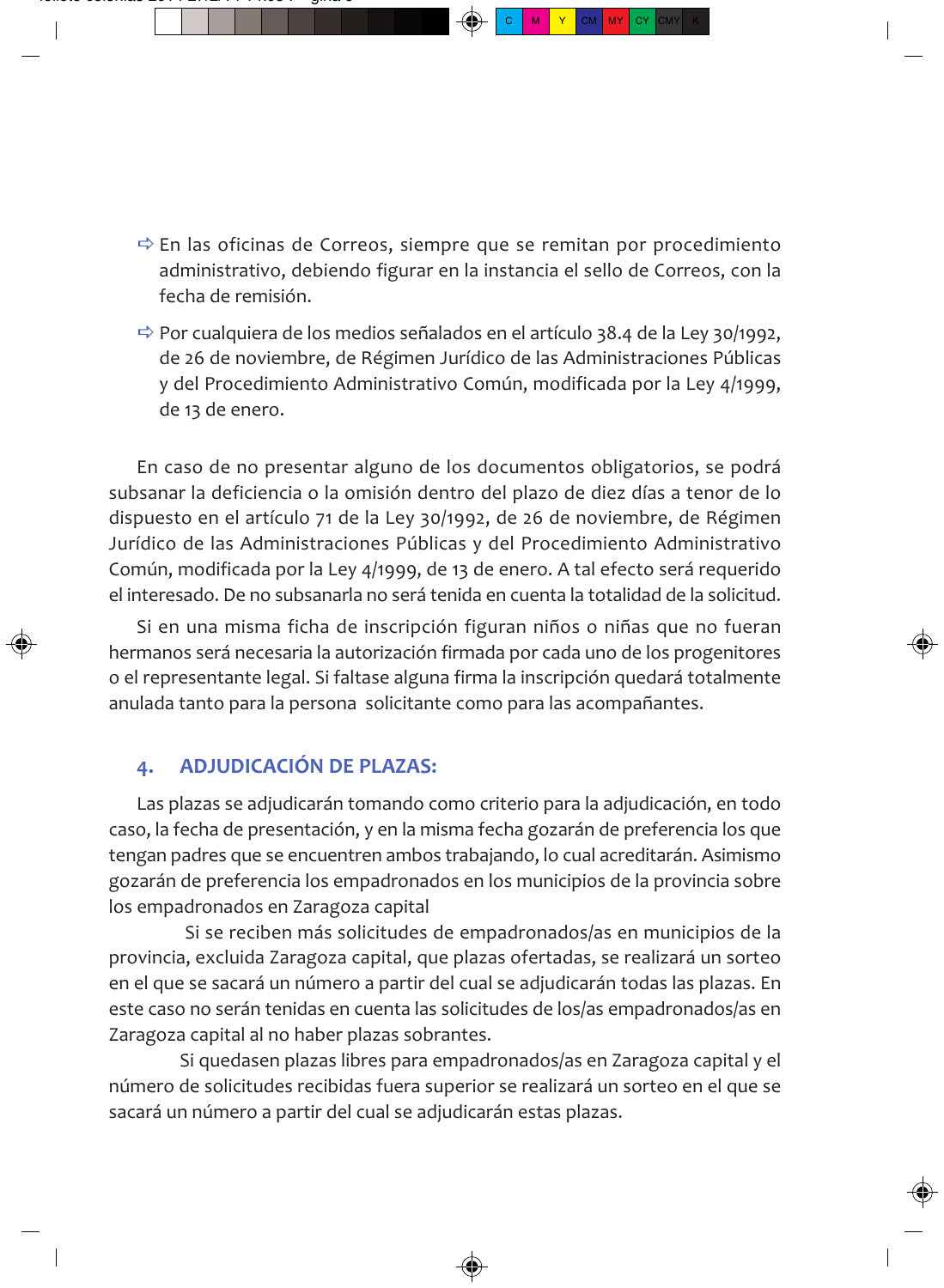Una vez finalizado el plazo de presentación de solicitudes se elaborará una lista en la que figure: número asignado, número de plazas y el turno solicitado en primera opción, que podrá ser consultada en el Área de Bienestar Social y Desarrollo de Diputación Provincial de Zaragoza.

Las solicitudes presentadas con anterioridad a la fecha de inicio del plazo de presentación no serán tenidas en cuenta.

Si la persona solicitante que ha elegido un turno determinado como primera opción quedase sin plaza en el mismo por estar este ya completo, será tenida en cuenta en la segunda, tercera o cuarta opción, si estas también han sido elegidas, y siempre que quedasen plazas vacantes. En caso contrario quedará excluida.

Deberá ser tenido en cuenta que las solicitudes que incluyan varios acompañantes, cuando no hay plazas suficientes en primera opción para todos ellos, y existiendo plazas vacantes en el resto, pasarán directamente al turno elegido como segunda, tercera o cuarta opción, quedando libres para los siguientes de la lista las plazas de que no hayan sido ocupadas por no ser suficientes en número al de plazas solicitadas conjuntamente en una sola instancia.

La Diputación Provincial notificará a los beneficiarios la adjudicación a través de la dirección señalada en la solicitud. Esta notificación, como incluye una pluralidad de interesados, se remitirá al que figure como solicitante en la ficha de inscripción, quien se compromete a informar al resto de acompañantes que aparezcan en la misma ficha de inscripción.

En un período de tres días desde la notificación deberá procederse al abono del precio de la colonia y la presentación del justificante de pago en Diputación Provincial de Zaragoza, Área de Bienestar Social y Desarrollo.

Deberá adjuntarse, junto al justificante de pago, ficha de inscripción específica individual para cada uno de los participantes que necesita la entidad adjudicataria para un mejor y más seguro desarrollo de este programa. En esta ficha se solicitarán datos personales y médicos del/de la participante, de la familia, fotografía, tarjeta original de la Seguridad Social y la autorización por parte de la familia o representantes legales para participar en la actividad. Elemento fundamental para la seguridad de cualquiera de las actividades es rellenar esta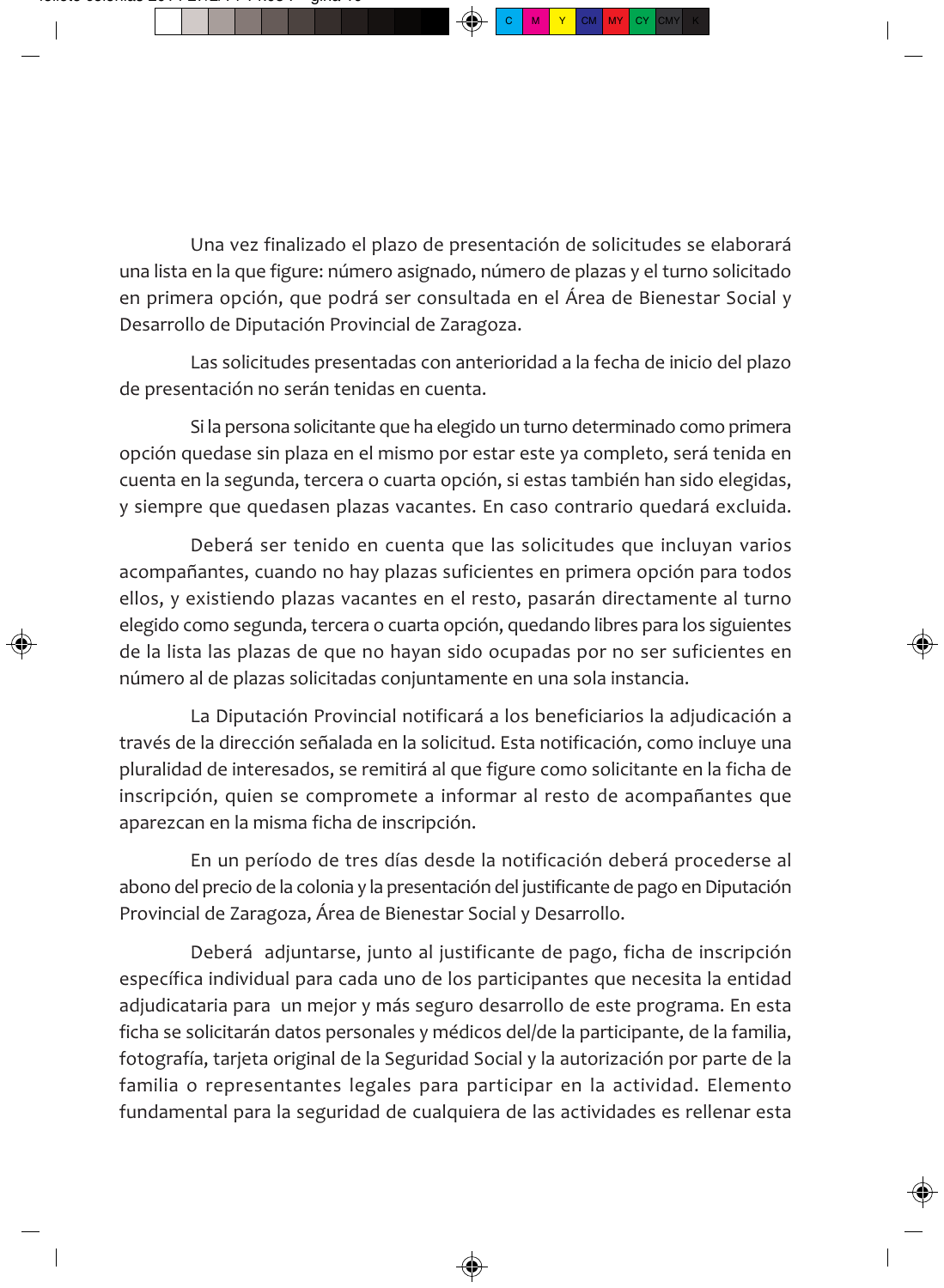ficha en todos sus apartados. En la misma deben aparecer aspectos como alergias, intolerancias alimenticias, patologías o cualquier otra información que permita al equipo presencial en la actividad prever cualquier posible contingencia, ya que la adecuada información es necesaria para una mayor seguridad en todas las actividades.

El justificante de pago y la ficha de inscripción específica de cada uno de los/las participantes deberán ser remitidos por los siguientes medios:

- $\Rightarrow$  Por e-mail: a la siguiente dirección de correo electrónico (siendo este el medio más rápido): coloniasverano2014@dpz.es
- $\Rightarrow$  Por fax: al número 976 288 921.
- $\Rightarrow$  Presencialmente en Diputación Provincial de Zaragoza. Área de Bienestar Social y Desarrollo, plaza de España, 2, Zaragoza (entrada por calle Cinco de Marzo), en horario de 8:30 a 14.00.

En caso de no remitir cualquiera de los documentos citados en el plazo señalado se entenderá que se renuncia a las plazas, adjudicándose por orden a las personas que figuren en la lista de espera.

#### **LISTA DE ESPERA DEL PROGRAMA:** 5.

Con todas las solicitudes que no hayan obtenido plaza en ninguno de los turnos ofertados en este programa se elaborará una lista de espera por turno, en la que se tendrá en cuenta únicamente el primer turno solicitado, respetando el orden del sorteo.

Cuando se produzcan plazas vacantes, desde el Servicio de Bienestar Social y Desarrollo se llamará por teléfono al primero de la lista de espera. Como máximo se harán dos intentos en distinta hora; si no se obtuviese respuesta se pasará al siguiente de la lista, y así sucesivamente hasta cubrir la totalidad de las plazas vacantes.